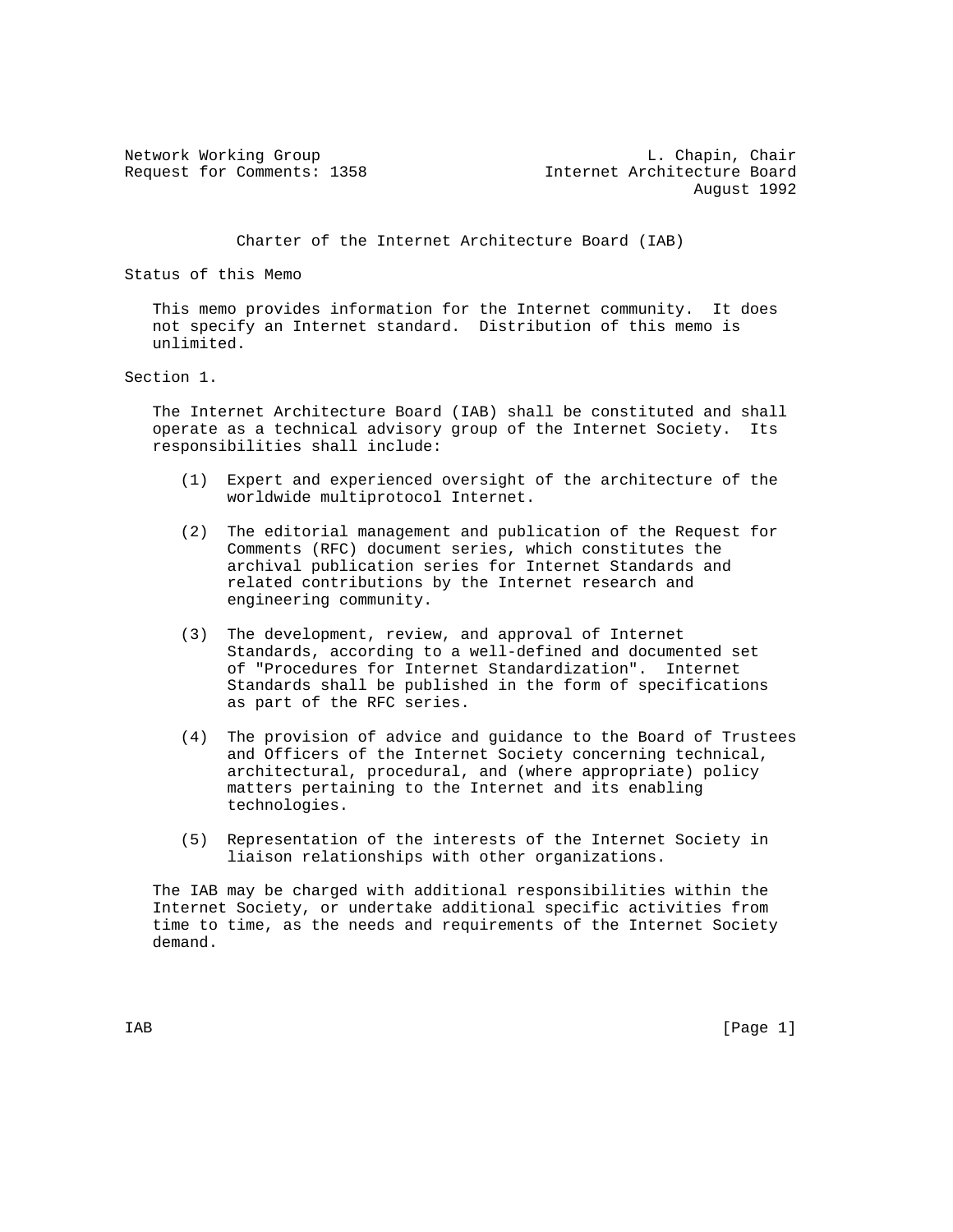Section 2.

 The IAB shall consist of a number of members not to exceed 15. Members of the IAB shall serve in that capacity as individuals, and not as representatives of any company, agency, or other organization. Individuals shall be nominated for membership by:

- (a) the IAB;
- (b) the President of the Internet Society;
- (c) the Board of Trustees of the Internet Society; or
- (d) a duly executed petition of at least 1% of the current membership of the Internet Society, or, if the current membership of the Society exceeds 15,000, of at least 150 members, delivered to and validated by the Secretary of the Society.

 The Internet Society Board of Trustees shall approve or disapprove such a nomination within 60 days. Approval shall be by the affirmative vote of at least three-fifths of the members of the Board of Trustees then in office.

 Any member of the IAB may be replaced by the Board of Trustees, by the affirmative vote of at least four-fifths of the members of the Board of Trustees then in office, whenever in their judgement the best interests of the Society will be served thereby. A member of the IAB shall also be replaced, upon the confirming vote of a majority of the members of the Board of Trustees then in office, if and when a duly executed petition of at least 5% of the voting membership of the Internet Society is delivered to and validated by the Secretary of the Society. The vote of the Board of Trustees, and any action pursuant to that vote, shall be taken no later than at the next regularly scheduled meeting of the Board following the date on which the Secretary declares the receipt of a valid petition.

 The Board of Trustees shall review each IAB member's contribution to the IAB at three-year intervals, and shall at that time explicitly reaffirm or revoke the membership. There is no limit to the number of times the Board of Trustees may reaffirm the membership of any individual IAB member. However, it is expected that the decision to reaffirm or revoke will be reached with respect to the current composition of the IAB as a whole, and the extent to which the goals and requirements of the Internet Society are served by the IAB as then currently constituted.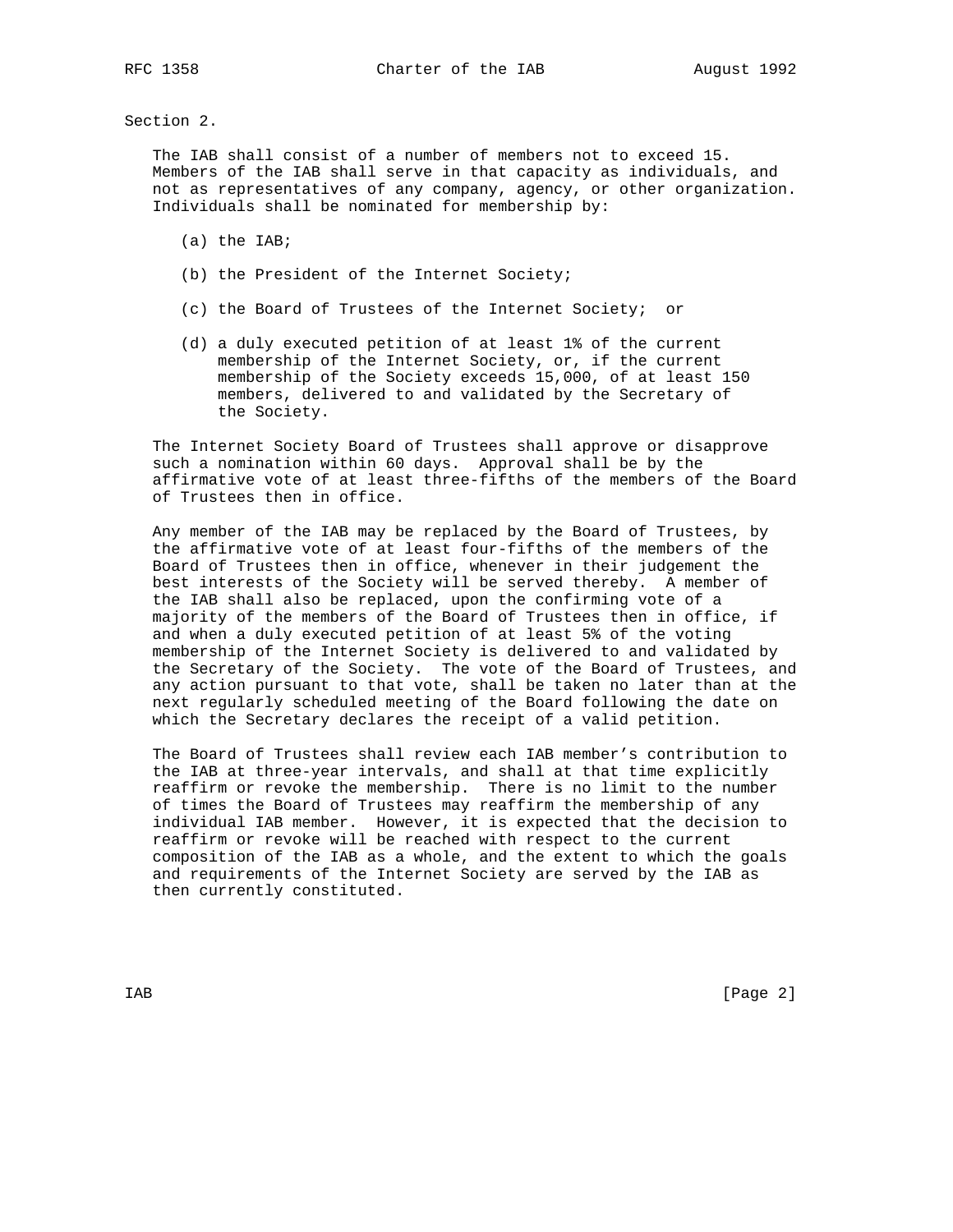RFC 1358 Charter of the IAB August 1992

 Whenever the Board of Trustees determines that a vacancy exists on the IAB, it shall circulate among the membership of the Internet Society, by electronic mail, a call for nominations, specifying a closing date for nominations to be received by the Secretary of the Society that is no less than 30 days after the date on which the call is circulated. At its discretion, the Board may also circulate the call for nominations among the membership of the Society my means other than electronic mail, and may also advertise or circulate the call by such other means and among the members of such other groups as it sees fit and appropriate.

## Section 3.

 The IAB may create and empower task forces, committees, and working groups, as it sees fit, to carry out activities that fall within the scope of the IAB's responsibilities. The initial task forces of the IAB are the Internet Engineering Task Force (IETF) and the Internet Research Task Force (IRTF).

## Section 4.

 The Internet Society shall provide support for secretariat functions that are required by the IAB or its task forces, committees, and working groups, subject to approval by the Board of Trustees. In particular, the secretariat shall include support for the Internet standards-making activity of the IAB. During the Internet Society's Initial Period of operations, support for secretariat functions shall depend on the availability of funding provided specifically for this purpose.

## Section 5.

 Members of the IAB and its task forces, committees, and working groups shall serve on a volunteer basis without compensation, except as provided in (a) and (b) below:

- (a) The President of the Internet Society may approve the reimbursement by the Society of expenses incurred by a member of the IAB or one of its corollary organizations, if he or she determines that reimbursement of specific expenses is appropriate.
- (b) Acting on the recommendation of the President of the Internet Society, the Board of Trustees may approve the payment of compensation to an individual whose service as a member of the IAB or of one of its corollary organizations is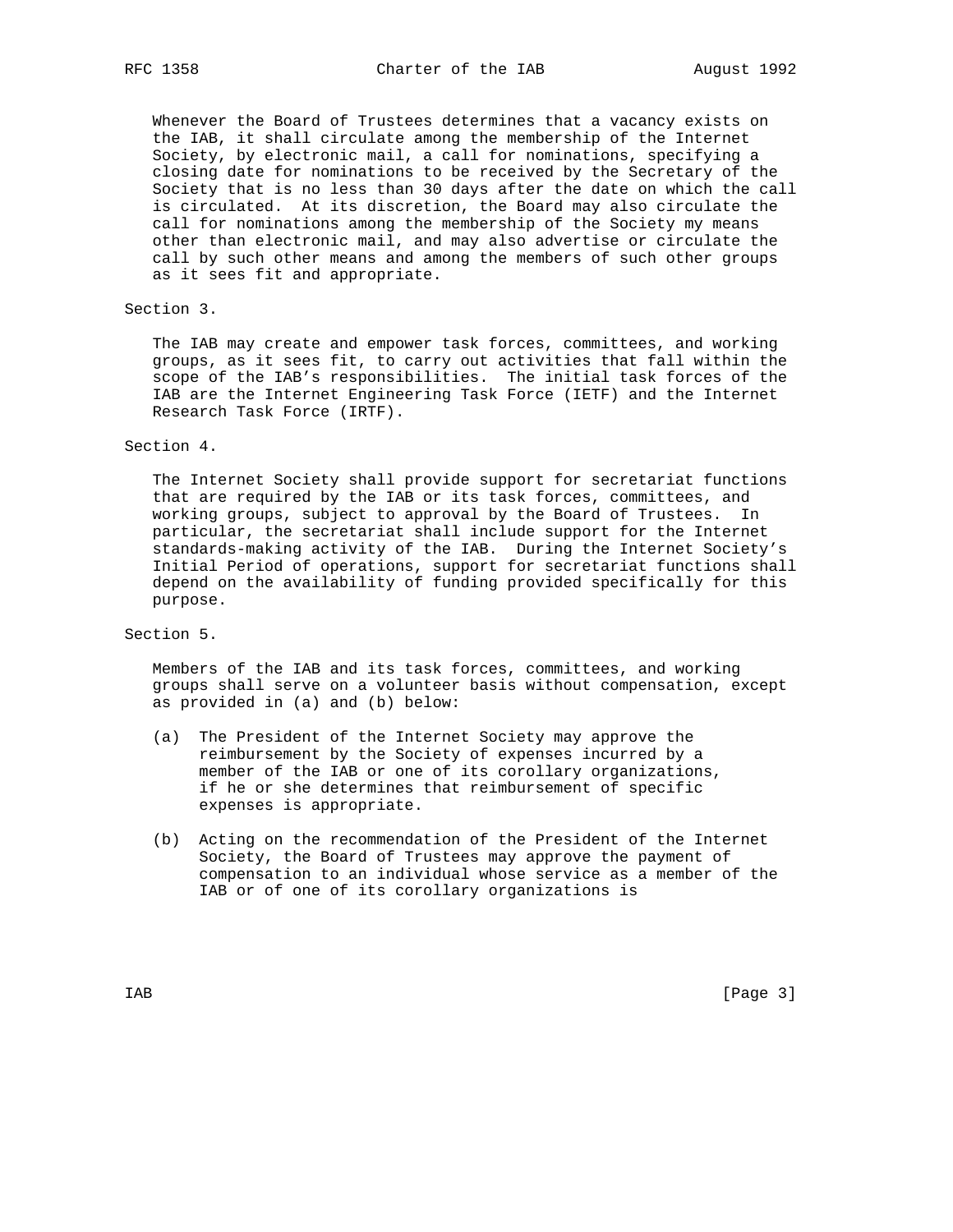RFC 1358 Charter of the IAB August 1992

- (1) considered by the Board to be essential to the welfare of the Society, and
- (2) is, in the Board's estimation, unobtainable in the absence of reasonable compensation.

 In determining the need for and amount of compensation, the Board shall apply the criteria and voting rules that it normally applies to matters concerning the allocation of Internet Society funds.

Section 6.

 The members of the IAB shall appoint one of their number to serve as the chair of the IAB, with all of the duties and responsibilities normally associated with such a position. The chair of the IAB may be removed at any time by the affirmative vote of two-thirds of the members of the IAB, or as a result of his or her departure from the IAB.

Section 7.

 The chair of the IAB shall have the authority to organize the IAB as he or she sees fit.

Section 8.

 The chair of the IAB, with the approval of at least two-thirds of the IAB membership, shall have the authority to appoint an Editor for the Request for Comments (RFC) publication series (the "RFC Editor"), who shall be responsible for the editorial management and publication of the RFC series. If the RFC Editor is not a member of the IAB, he or she shall serve ex officio as a member of the IAB unless and until made a regular member of the IAB. The RFC Editor may be removed at any time by the affirmative vote of two-thirds of the members of the IAB.

Section 9.

 The chair of the IAB, with the approval of at least two-thirds of the IAB membership, shall have the authority to appoint the chair of the Internet Engineering Task Force (IETF), who shall be responsible for the management and organization of the IETF. If the IETF chair is not a member of the IAB, he or she shall serve ex officio as a member of the IAB unless and until made a regular member of the IAB. The IETF chair may be removed at any time by the affirmative vote of two-thirds of the members of the IAB.

IAB [Page 4]